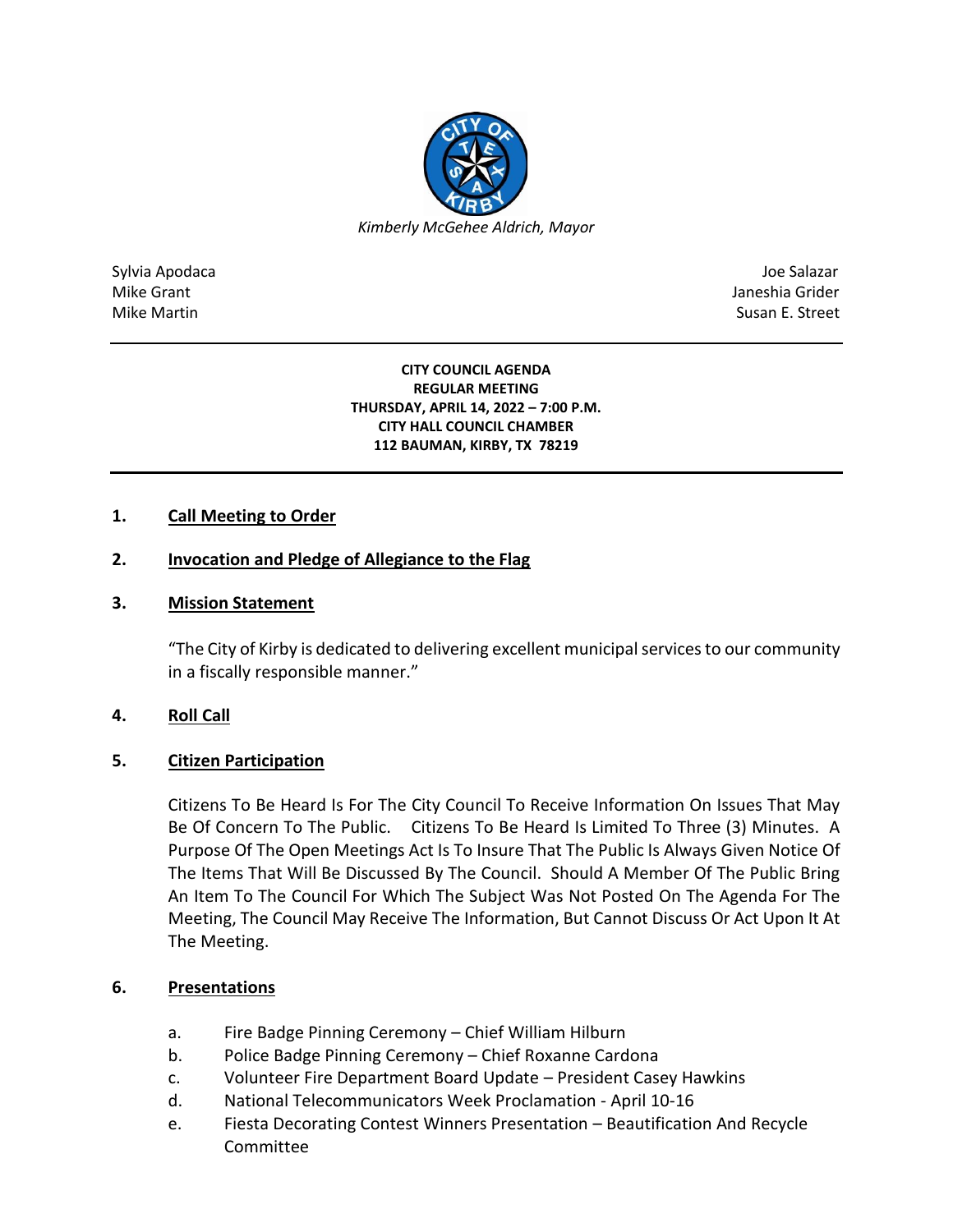# **7. Consideration Of And Action On Minutes**

- a. Regular Minutes March 5, 2022
- b. Regular Minutes March 24, 2022

## **8. General Discussion And Possible Action**

- a. Discussion And Possible Action On Ordinance No. O-2022-911 An Ordinance Repealing Sections 30.01 – 30.10 Of The Code Of Ordinances Of The City Of Kirby Relating To The City Council And Its Rules Of Procedure And Rules For Citizen Participation At Meetings And Adopting New Sections 30.01 – 30.10 Of The Code Of Ordinances Of The City Of Kirby Relating To The Rules Of Procedure For The City Council And Rules For Citizen Participation At City Council Meetings And Establishing An Effective Date. This Is The First Reading.
- b. Discussion And Possible Action On Greater Northeast Little League (GNELL) Installing A Sprinkler System On The Friendship Park Softball Fields.
- c. Discussion And Possible Action On Engineering Services Proposal From Bain Medina Bain For Alan Shephard Drive Sewer Reconstruction
- d. Discussion And Possible Action On Crime Control And Prevention District Fiscal Year 2021-2022 Budget Amendment
- e. Discussion And Possible Action On Appointment Of A Member To The Economic Development Committee
- f. Discussion And Possible Action On Burning Brush In The City Of Kirby
- g. Discussion And Possible Action To Authorize The City To Enter Into A Joint Election Agreement With Bexar County Elections Department For Services During Early Voting And Election Day And Authorizing The City Manager To Sign The Memorandum Of Understanding And Joint Election Agreement.

Discusión y posible acción para autorizar a la ciudad a entrar en un acuerdo electoral conjunto con el Departamento de Elecciones del Condado de Bexar para los servicios durante la votación anticipada y el día de las elecciones y autorizar al Gerente de la Ciudad a firmar el Memorando de Entendimiento y el Acuerdo Electoral Conjunto.

### **9. Executive Session**

a. Deliberation On Review, Evaluation, Duties, Discipline Or Dismissal Of The City Manager. Possible Executive Session Pursuant To Texas Government Code Section 551.074, Personnel Matters.